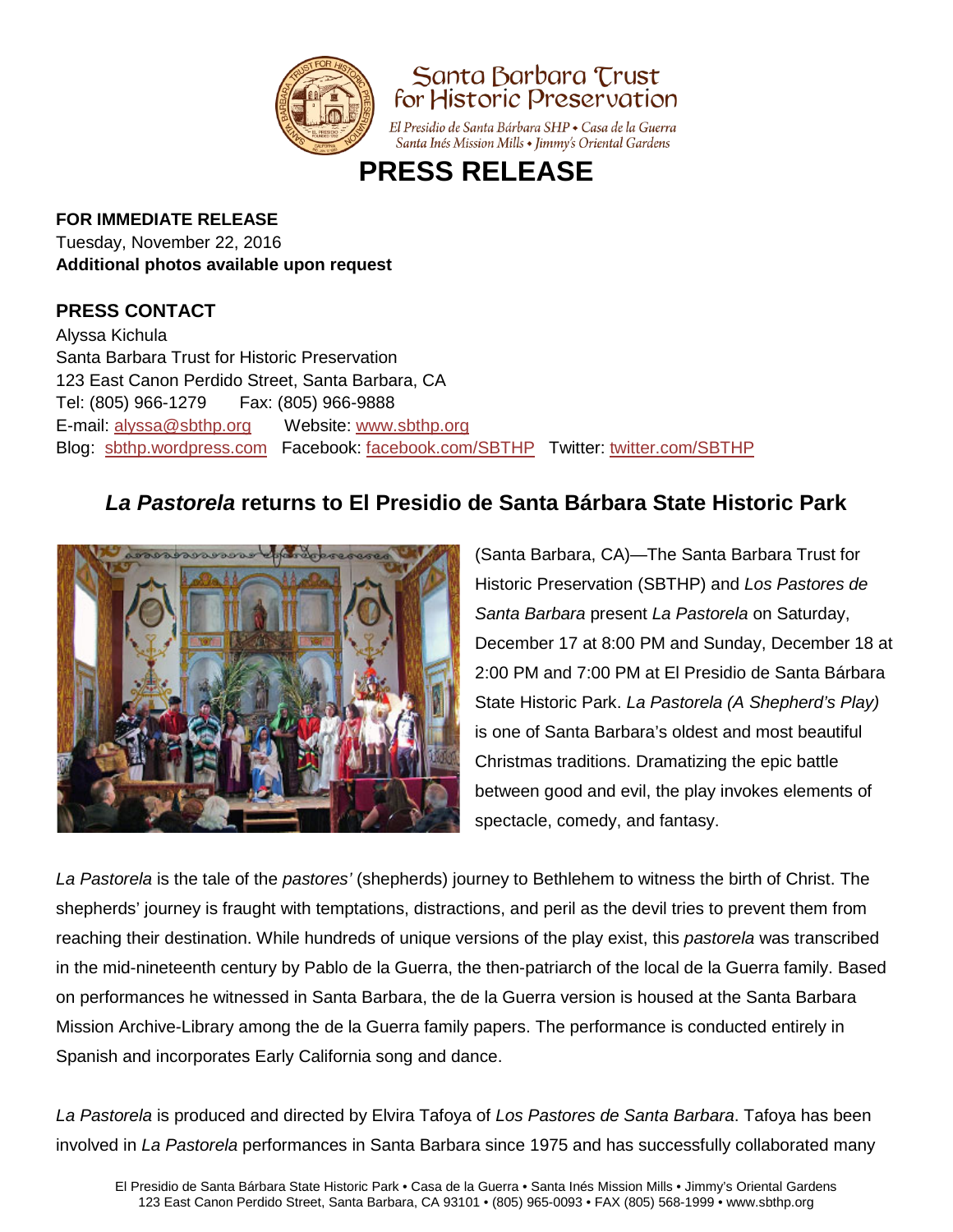times with SBTHP to conduct performances in the Presidio Chapel. According to Dr. Anne Petersen, Executive Director of SBTHP, "SBTHP is honored to host this local Christmas tradition again this year at the Presidio Chapel. Elvira Tafoya and her group of talented actors have transformed a historic script into a living tradition."

Keeping with tradition, *Los Pastores* has recruited amateur actors from the community to take on the ten principal roles in the play. Elvira Tafoya, an accomplished teacher and organizer in the Santa Barbara community notes, "We are excited to have *Pastorela* back at the Presidio. This project gives us the opportunity to keep a Mexican tradition alive and to share it with the entire community."

Tickets may be purchased in advance at the Gift Shop at El Presidio de Santa Bárbara State Historic Park or at the door before each performance.

####

# **CALENDAR LISTING**

### *La Pastorela*

Saturday, December 17, 2016 at 8:00 PM Sunday, December 18, 2016 at 2:00 PM and 7:00 PM Presidio Chapel at El Presidio de Santa Bárbara State Historic Park 123 East Canon Perdido Street, Santa Barbara \$6 - SBTHP Members and Children 12 & Under \$12 - Adults For more information: (805) 965-0093 or [www.sbthp.org](http://www.sbthp.org/)



*Tickets may be purchased in advance at the Gift Shop at El Presidio de Santa Bárbara State Historic Park*

*La Pastorela (A Shepherd's Play)* is one of Santa Barbara's oldest and most beautiful Christmas traditions. Dramatizing the epic battle between good and evil, the play invokes elements of spectacle, comedy, and fantasy. This version of *La Pastorela* was transcribed in the mid-nineteenth century by Pablo de la Guerra and will be conducted in Spanish. Produced and Directed by Elvira Tofoya.

####

**ABOUT Santa Barbara Trust for Historic Preservation (SBTHP)**—For over fifty years the Santa Barbara Trust for Historic Preservation (SBTHP) has worked to *protect, preserve, restore, reconstruct, and interpret historic sites in Santa Barbara County*. Founded in 1963 by Dr. Pearl Chase and other concerned community leaders, SBTHP operates El Presidio de Santa Bárbara State Historic Park—Santa Barbara's 18<sup>th</sup> century birthplace—under a unique agreement with California State Parks. The State has purchased the building that housed Jimmy's Oriental Gardens, providing an opportunity to interpret the history of Santa Barbara's Asian American community in the Presidio Neighborhood. SBTHP owns and operates Casa de la Guerra, the 1820s